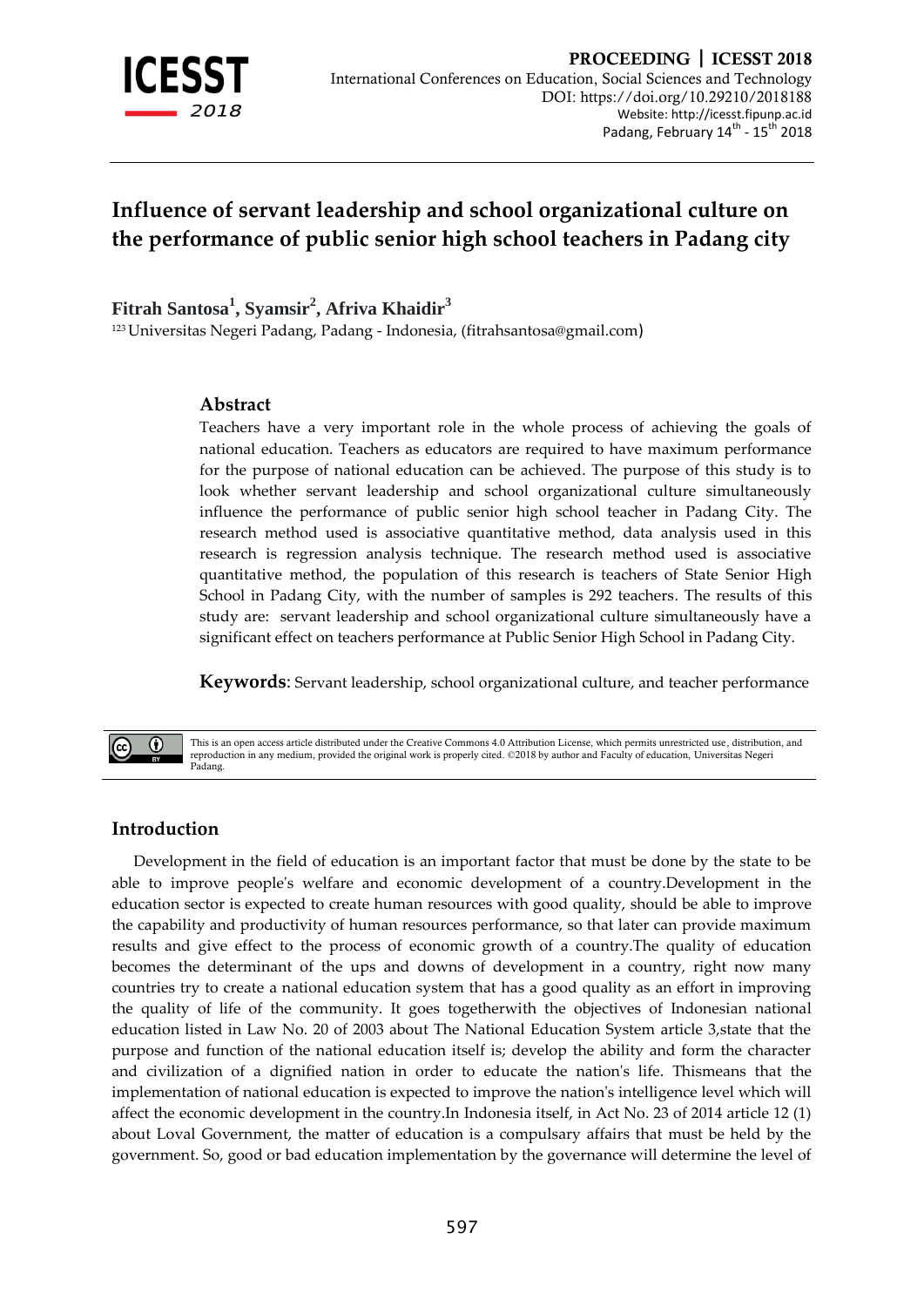intelligence and human resource capabilities owned by the state and will ultimately determine the level of economic and prosperity of the people of that country.

Providing education with good quality at all levels of education, is greatly determined by the principal's leadership. Many research findings explain that there is a strong relationship between professional headmaster leadership and good quality schools. It is impossible that unprofessional headmaster leadership can produce qualified human resources (Hussein Mahmood 2008).

Professional school leadership is the leadership of a principal that capable of using a variety leadership style that can mobilize existing resources so as to improve the performance of all elements of the school in realizing a quality school. There are many different styles of school leadership, ranging from leadership learning by Petterson (1993); Transactional leadership by (Burns 1978; Bass 2007), transformational leadership by (1983, 1983, Bryman 1992; Low &Gardner 2001; Riggio 2006), authentic leadership by (Robert Terry 1993; Bill George 2003), ethical leadership by ( Aronson 2001; Kanungo 2001; Ciula 2001 & 2003; Trevino, Brown & Hartman 2003; Price 2008; Johnson 2011) have been used as the theoretical basis for conducting research on leadership effectiveness and its relation to performance, job satisfaction, organizational culture, organizational and school work climate effective. However, research on leadership that serves has not received much attention from experts, observers and researchers to conduct research on the contribution and influence of leadership that serves in improving the performance of organizations both social organizations and education in Indonesia.

The development of research that focuses on leadership styles continues to grow, and the latest research developments in leadership practice are servant leadership.Servant leadership can be an alternative out of many leadership styles that can be applied in educational institutions, this is because the criteria of servant leadership theory is a human-oriented leader, a leader who cares about self-development, others development and the surrounding environment.Servant leadership model has an influence on the results of individual performance and organizational performance (Northouse, 2013: 219). Servant leadership criteria is also in accordance with the requirements of competence that must be owned by a prospective headmaster according to Minister of Education Regulation no. 13 of 2007 about Headmaster Standards,state that one of the competencies that must be possessed is the ability to innovate of the school development and the abilities to manage the teacher and staffsin order to optimize the utilization of human resources.

Servant leadership as a leadership model, has a principle that prioritizes personal growth of subordinates based on criteria such as teamwork and community development, personal involvement in decision-making processes, and caring and ethical behavior toward subordinates.it is expected that the best form of service from the principal to teachers and education personnel in the school can affect the performance of teachers and education personnel (Asruri, 2016: 8). Based on this, the servant leadership model is suitable and can be one of the leadership methods that can be implemented into educational institutions such as schools, especially schools in the city of Padang.

Beside the style of leadership, other factors that can affect anindividual's performance, especially on the performance of teachersis a school organizational culture. Any organization whether a private or publicinstitutions should have its own characteristics which will form its own organizational culture.Organizational culture in private institutions is definitely different from the organizational culture in public institutions, especially in educational institutions such as schools, even inter-school organizational culture-can be different from each other.organizational culture has an impact on the performance of individuals as members of the organization, as well as against the organization itself (Edison, et al:2016). This also applies to educational institutions such as schools, where school cultures that adopted and implemented by a school will be able to influence the performance of teachers and school staff (Susanto:2016). Organizational culture in schools is not much different from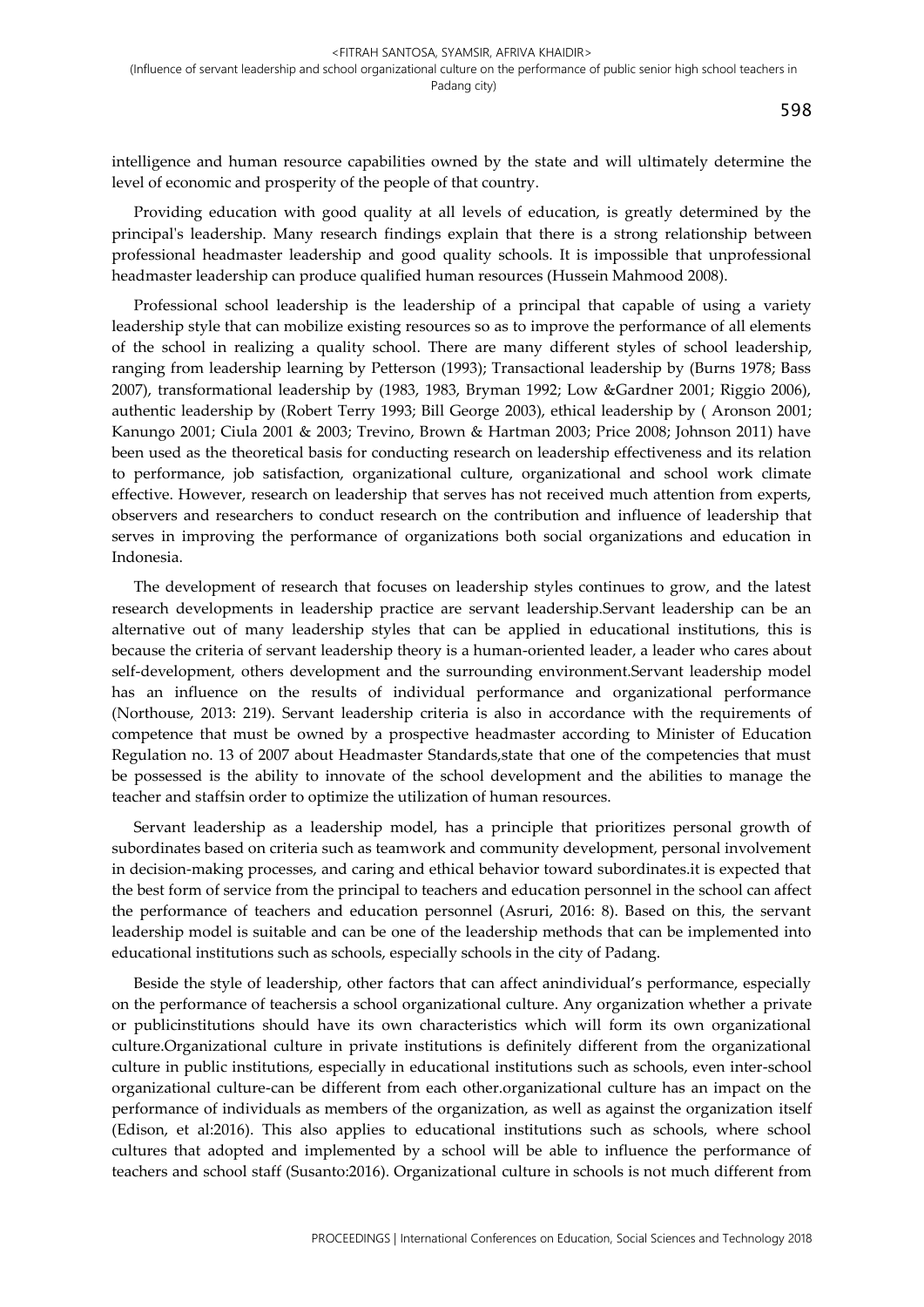the organizational culture in other institutions, the difference lies in the goal, where the educational institutions has a goal in achieving the ideals of national education.

In the process of the national education itself can not be separated from the role of a teacher, Teachers have a very important role in the whole process of achieving good quality education to create good quality human resourcesand teachers have a strategic role in realizing it all through the results of its performance. The low performance of teachers can be one of the factors affecting the quality of our education. From observations made by researchers at several public senior high schools in the city of Padang, it appears that teachersperformance are currently at an unsatisfactory level. Still found some unprofessional actions by some individual teachers such as coming late and coming home when the headmaster is not in place.This of course affects the implementation of national education which will affect the quality of human resources owned by this nation.

Therefore, researchers interested in conducting research on the Influence of Servant Leadership and School Organizational Culture on The Performance of Public Senior High School Teachers in Padang City.

The performance of teachers is the ability shown by the teacher in performing the task or work (Rachmawati & Daryanto:2013). Teacher performance according to Supardi (2013) is the ability of a teacher in carrying out the task of learning in school / madrasah and responsible for students under the guidance by improving student achievement.To assess the performance of teachers, can be measured through the ability of the teacher. Based on Government Regulation no. 19 of 2005 About National Education Standards article 28 paragraph 3, that as an educator the teacher must have some of the following competencies: (a) pedagogic competence, (b) personality competence, (c) professional competence, and (d) social competence.

The main principle of servant leadership is to prioritize followers, empower them, and help them develop their full personal capacity. The main principle contained in servant leadership is an ethical and lead in a way that serves the larger interests, in the sense of prioritizing the interests of the organization, community, and society in general. Northouse (2013) points out seven behaviors of leaders who serve, 1) Form Concepts, 2) Restore Emotions, 3) Prioritize Followers, 4) Help Followers Grow and Succeed, 5) Behave Ethically, 6) Empower, 7) Create Value for the Community.

Organizational culture can also be interpreted as an existing rules in an organization. Organizational culture in schools can lead to a system of values or beliefs shared by teachers, school staffs, and implemented with full awareness as naturally formed behaviors. With the same understanding of each element of the school it will create a strong and conducive organizational culture in school. Saphier & King in Susanto (2016), points out 12 characteristics of school organizational culture, they are: 1) Kolegalitas, 2) Experiments, 3) High expextation, 4) Trust and confidence, 5) Tangible support, 6) Reaching out to the knowledge base. 7) Appreciation and recognition, 8) Caring, celebration and humor, 9) Involvement in decision making, 10) Protection of what important, 11) Tradition, 12) Honest, open communication.

#### **Method**

This study uses an associative quantitative approach. This type is chosen because this study aims to reveal how much influence of independent variables on dependent variables, either partial influence or simultaneously (Sugiyono (2012). This research was conducted in Padang City, to 16 Public Senior High Schools. In this study the technique used in data collection is a questionnaire. scale used in this research questionnaire is Likert scale, Likert scale is used to measure matters relating to attitude, opinion and perception of someone to a focus of problem in a research.

The normality test in this study was conducted using Kolmogorov-Smirnov method, is part of the classical assumption test which aims to find out whether the residual value is normally distributed or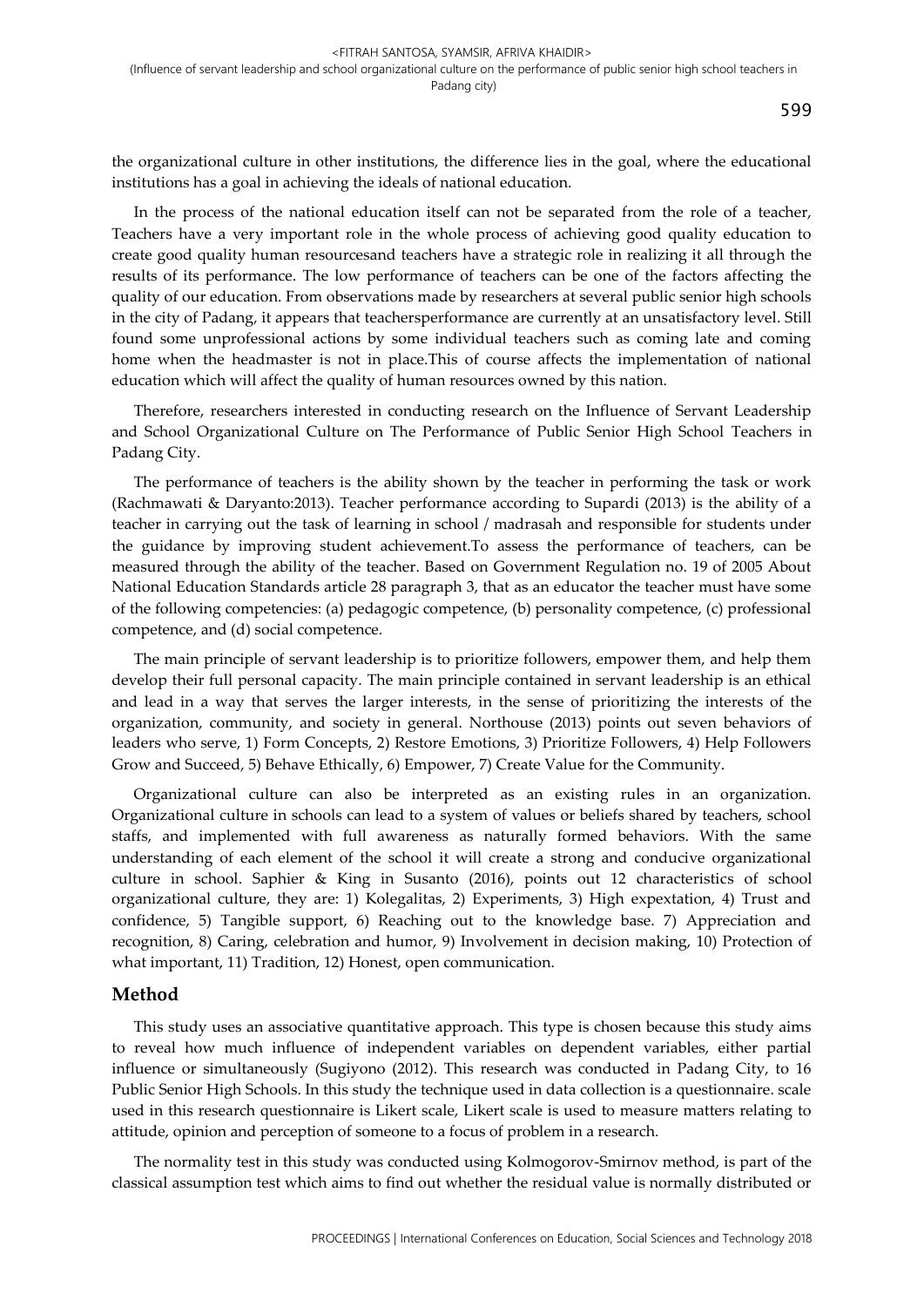600

not with the test criteria are: 1) if the significance value>  $\alpha$  then the data is normally distributed 2) if the sign value  $\langle \alpha \rangle$  then the data is not normally distributed.

Multicollinearity test is done to see whether or not multikolinearity effect among variables, because good regression model is there is no correlation found between independent variables. Multicollinearity test can be seen from the amount of VIF (Variance Inflation Factor) and Tolerance.

Heterocedasticity test is used to test whether there is a variant inequality of the residual of an observation to another observation. A good regression model is homocedasticity or free from symptoms of heterokedastisitas. The way that can be done to test whether or not the situation of heterokedastisitas in the regression model is to look to the scatterplot diagram or do a glejser test on SPSS program. If there is a clear pattern and the point spreads up and below 0 on the Y axis of the scatterplot diagram, there is no heterokedastisity.

Descriptive statistical analysis is used to obtain an overview of the measurements of each variable in this study. While the classification of performance level will be measured and explained based on the following criteria:

| Level of Respondents' Achievement (%) | Criteria    |
|---------------------------------------|-------------|
| 90-100                                | Very Good   |
| 80-89                                 | Good        |
| 65-79                                 | Pretty Good |
| 55-65                                 | Less Good   |
| $1 - 54$                              | Bad         |
|                                       |             |

Table 1 Classification of Respondents Achievement Level

And the statisticalF test (simultaneous) is done to determine whether all independent variables in this study have a joint influence on the dependent variable. To examine the mutual influence of servant leadership  $(X1)$  variable, and organizational culture  $(X2)$  on teacher performance  $(Y)$ , the researcher will use multiple regression analysis technique

### **Results and Discussion**

Normality test results in this study indicate there is a significant value (Asymp Sig) of 0.771> 0.05, meaning that the residual value of this study has been distributed normally. While multicolinearity test results showed both independent variables have VIF value <10 and Tolerance value> 0,01, this is in accordance with multicollinearity test criteria, so it can be concluded that there is no multikolinearity between independent variables in this study. The results of heteroscedasticity test using scatterplot are considered very weak because they rely solely on the visual analysis of the researchers themselves. So for the exact value, need to do statistical test that is using test method Glejser. the basis of decision making and interpretation of heterokedasticity test using glejser test are: 1) if Sig above or> 0,05, hence no heterokedastisitas, 2) if Sig below or <0,05, hence heterokedastisitas. After the glejser test, the findings of heterokedasticity test in this study indicate that the significance value of servant leadership variable is 0.512> 0.05 and the significance value of school organizational culture variable is 0.070> 0.05. It can be concluded that there is no effect of heterokedastisitas in this research.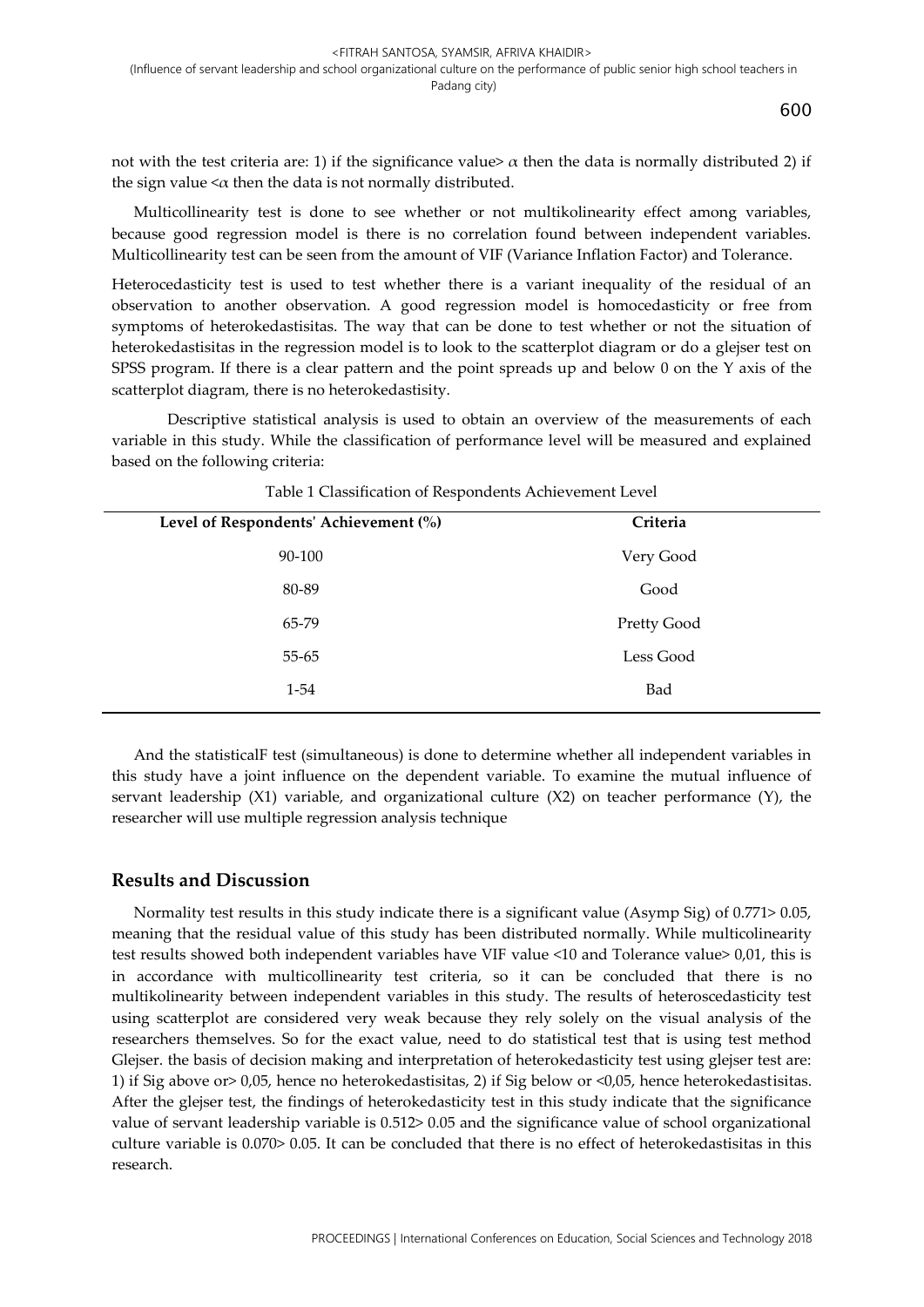601

Descriptive analysis is done in order to get a picture of the measurement of each variable of this study. This study consists of two independent variables and one dependent variable, Servant Leadership (X1), School Organization Culture (X2), and Teacher Performance (Y) variable. All indicators of the three research variables will be tested using descriptive statistical analysis to measure and describe thoroughly the extent to which the level of achievement of respondents to the statement items / questionnaire research that has been spread.

The results of descriptive analysis of teacher performance consist of (1) pedagogic competence, (2) professional competence, (3) social competence, (4) personality competence with 11 items instrument with result of the level of respondents' achievement overallscore is 77,60%, that meanthe performance of high school teachers in the city of Padang is in a pretty good category.The results of the descriptive analysis for servant leadership variables in this study, adopted from the opinion/model proposed by Northouse (2013) consisting of 8 items of instruments with the level of respondents' achievement overallscore is 83.50%, can be interpreted that the application of servant leadership principles by the heads of state high schools in the city of padang already in the good category. Theoverallscore of thelevel of respondents' achievement forschool organizational culturevariables is 85.99%, this means that the organizational culture of state senior high schools in padang city is in the good category.

The F test is a statistical test conducted to determine whether the two independent variables in this study have a joint influence on the dependent variable.As for the findings for the F test of this research is:

| Model |            | Sum of<br>Squares | df  | Mean Square | F      | Sig.                |
|-------|------------|-------------------|-----|-------------|--------|---------------------|
|       | Regression | 803,349           | 2   | 401,675     | 43,994 | $,000$ <sup>a</sup> |
|       | Residual   | 2638,609          | 289 | 9,130       |        |                     |
|       | Total      | 3441,959          | 291 |             |        |                     |

Table 2.Anova

a. Predictors: (Constant), School Organization Culture, Servant Leadership

b. Dependent Variable: Teacher Performance

From table 2, it was found that servant leadership and school organizational culture variables significantly influence teacher performance, with a significance value of 0.000.

| Tabel 3. Model Summary |       |          |            |               |         |  |  |  |
|------------------------|-------|----------|------------|---------------|---------|--|--|--|
| Model                  | ĸ     | R Square | Adjusted R | Std. Error of | Durbin- |  |  |  |
|                        |       |          | Square     | the Estimate  | Watson  |  |  |  |
|                        | .483ª | ,233     | 228,       | 3,022         | 1,756   |  |  |  |

a. Predictors: (Constant), School Organization Culture, Servant Leadership

**b.** Dependent Variable: Teacher Performance

From table 3, it was found that both variables simultaneously have a magnitude of influence of 22.8% on teacher performance in the study sites.